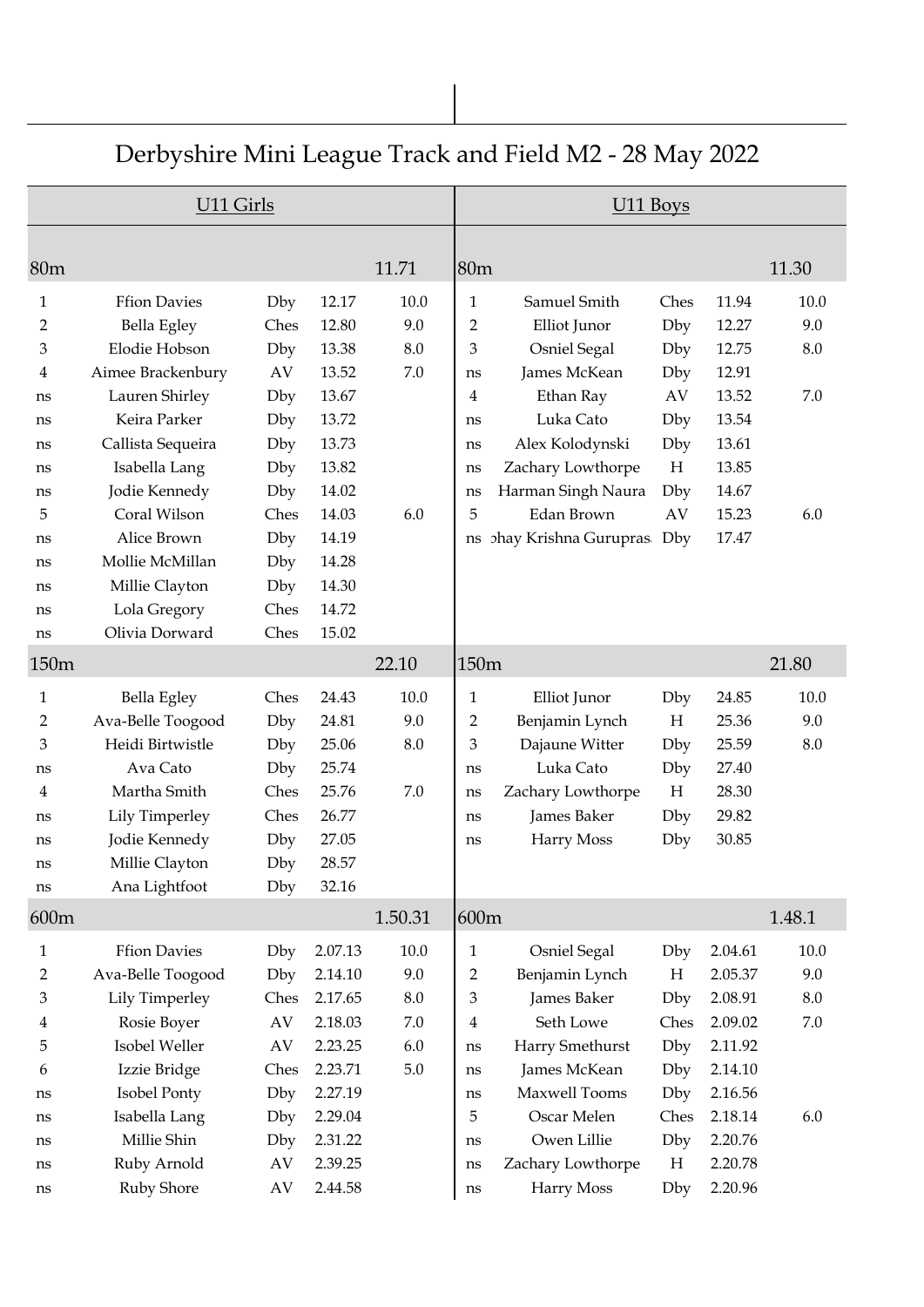ns Jack Howell Dby 2.31.49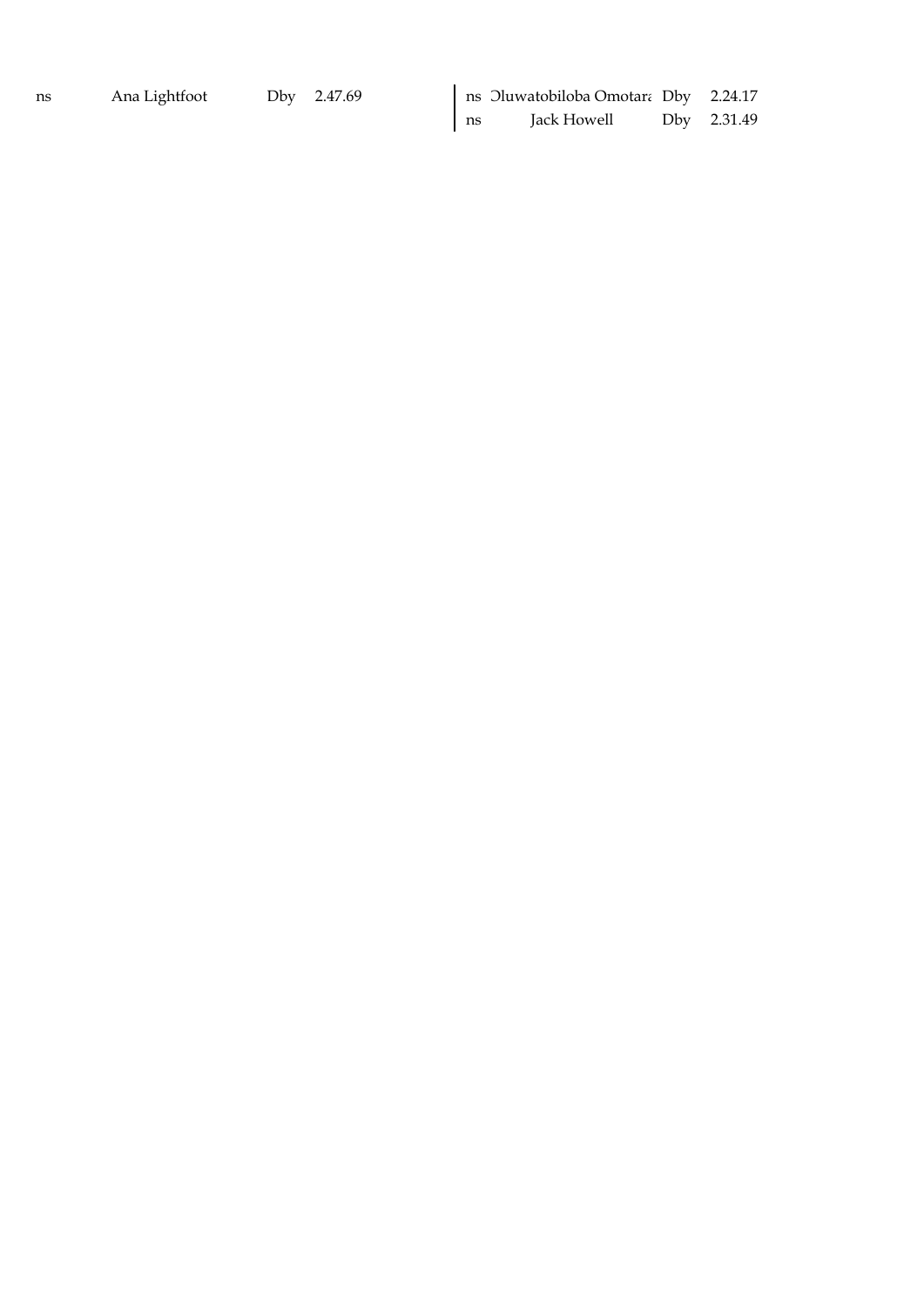| Long Jump                                                                              |                                                                                                                                                                                                                                                                          |                                                                                                               |                                                                                                                              | 4.03                                        | High Jump                                                                                                                                                                                                                                                                                                                                                                                                                                                            | 1.34                                        |
|----------------------------------------------------------------------------------------|--------------------------------------------------------------------------------------------------------------------------------------------------------------------------------------------------------------------------------------------------------------------------|---------------------------------------------------------------------------------------------------------------|------------------------------------------------------------------------------------------------------------------------------|---------------------------------------------|----------------------------------------------------------------------------------------------------------------------------------------------------------------------------------------------------------------------------------------------------------------------------------------------------------------------------------------------------------------------------------------------------------------------------------------------------------------------|---------------------------------------------|
| 1<br>2<br>3<br>4<br>5<br>6<br>ns<br>ns<br>ns<br>ns<br>ns<br>ns<br>ns<br>ns<br>ns<br>ns | Isobel Weller<br>Heidi Birtwistle<br>Alicia Lamb<br>Keira Parker<br>Aimee Brackenbury<br>Martha Smith<br>Ruby Arnold<br>Isobel Ponty<br>Lola Gregory<br>Evie Lewis<br>Rosie Boyer<br>Millie Shin<br><b>Emily Ross</b><br>Emily Bamford<br>Izzie Bridge<br>Olivia Dorward | AV<br>Dby<br>Ches<br>Dby<br>AV<br>Ches<br>AV<br>Dby<br>Ches<br>Dby<br>AV<br>Dby<br>Ches<br>AV<br>Ches<br>Ches | 3.07<br>3.03<br>3.01<br>2.89<br>2.78<br>2.68<br>2.53<br>2.52<br>2.40<br>2.29<br>2.27<br>2.26<br>2.24<br>2.23<br>1.92<br>1.84 | 10.0<br>9.0<br>$8.0\,$<br>7.0<br>6.0<br>5.0 | Marcus Parsons-Loades<br>AV<br>1.00<br>1<br>$\overline{2}$<br>Kyran McCrellis<br>AV<br>0.95<br>Edan Brown<br>AV<br>0.85<br>ns                                                                                                                                                                                                                                                                                                                                        | 10.0<br>9.0                                 |
|                                                                                        | Howler Javelin                                                                                                                                                                                                                                                           |                                                                                                               |                                                                                                                              | 33.13                                       | Howler Javelin                                                                                                                                                                                                                                                                                                                                                                                                                                                       | 43.56                                       |
| 1<br>$\overline{2}$<br>3<br>ns<br>4<br>5<br>6<br>ns<br>ns<br>ns                        | <b>Emily Ross</b><br>Ava Cato<br>Elodie Hobson<br>Evie Lewis<br>Ruby Shore<br><b>Emily Bamford</b><br>Coral Wilson<br>Lauren Shirley<br>Mollie McMillan<br>Alicia Lamb                                                                                                   | Ches<br>Dby<br>Dby<br>Dby<br>AV<br>AV<br>Ches<br>Dby<br>Dby<br>Ches                                           | 20.75<br>20.18<br>17.45<br>15.36<br>14.50<br>13.58<br>12.95<br>12.48<br>12.21<br>10.58                                       | 10.0<br>9.0<br>8.0<br>7.0<br>6.0<br>5.0     | $\mathbf{1}$<br>Samuel Smith<br>Ches<br>31.92<br>Marcus Parsons-Loades<br>27.89<br>AV<br>2<br>3<br>Harman Singh Naura<br>26.90<br>Dby<br>26.69<br>Alex Kolodynski<br>$\overline{4}$<br>Dby<br>5<br>Ethan Ray<br>AV<br>24.66<br>Seth Lowe<br>Ches<br>24.51<br>6<br>Jack Howell<br>Dby<br>20.52<br>ns<br>Maxwell Tooms<br>19.80<br>Dby<br>ns<br>Oscar Melen<br>19.24<br>Ches<br>ns<br>17.91<br>Oluwatobiloba Omotara Dby<br>ns<br>Kyran McCrellis<br>14.14<br>AV<br>ns | 10.0<br>9.0<br>$8.0\,$<br>7.0<br>6.0<br>5.0 |
|                                                                                        | 4x100m Relay                                                                                                                                                                                                                                                             |                                                                                                               |                                                                                                                              | 61.30                                       | 4x100m Relay                                                                                                                                                                                                                                                                                                                                                                                                                                                         | 60.24                                       |
| 1<br>ns<br>2<br>3<br>ns                                                                | Derby<br>Derby<br>Chesterfield<br>A.Valley<br>Derby                                                                                                                                                                                                                      |                                                                                                               | 66.40<br>67.96<br>68.67<br>74.95<br>77.12                                                                                    | $10.0\,$<br>$8.0\,$<br>6.0                  | $\mathbf{1}$<br>Derby<br>66.82<br>Derby<br>67.17<br>ns<br>Derby<br>69.13<br>ns<br>Chesterfield NS<br>70.70<br>ns<br>$\overline{2}$<br>71.32<br>A.Valley                                                                                                                                                                                                                                                                                                              | $10.0\,$<br>$8.0\,$                         |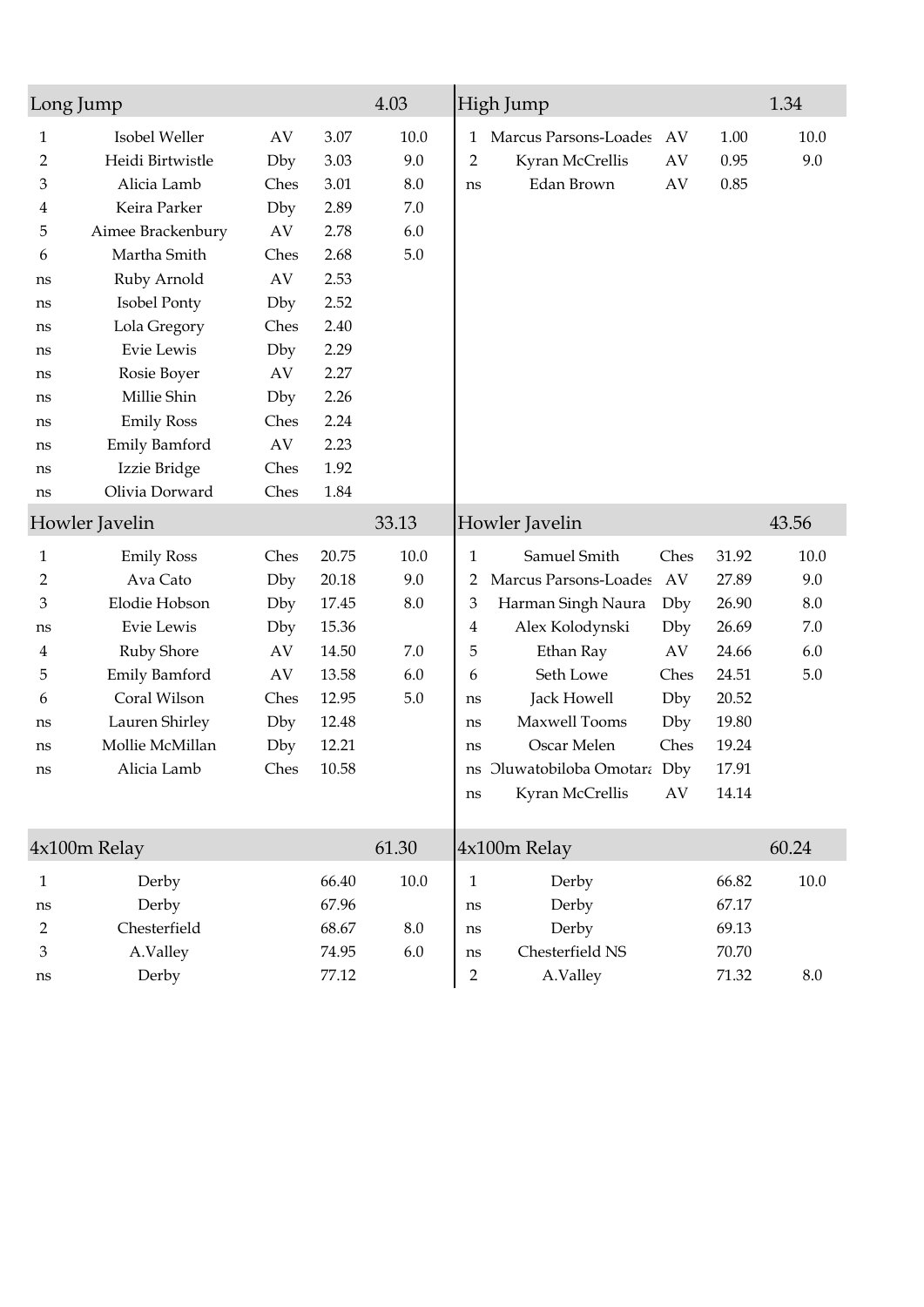|                | U13 Girls             |      |       |                       |         |                | U13 Boys                     |      |       |                       |         |
|----------------|-----------------------|------|-------|-----------------------|---------|----------------|------------------------------|------|-------|-----------------------|---------|
|                | 70m hurdles           |      |       |                       | 11.20   |                | 75m hurdles                  |      |       |                       | 12.47   |
| 1              | Verity Jones          | Ches | 14.95 |                       | 10.0    | 1              | Zac Booth                    | Ches | 16.58 |                       | 10.0    |
| 2              | Charlotte Abdy-McCall | Ches | 15.05 |                       | 9.0     | 2              | Thomas Hawkins               | Ches | 17.58 |                       | 9.0     |
| 3              | Alice Britten         | Dby  | 15.79 |                       | 8.0     |                |                              |      |       |                       |         |
| 100m           |                       |      |       |                       | 12.90   | 100m           |                              |      |       |                       | 12.20   |
| 1              | Jasmine Shore         | AV   | 14.42 | $\mathbb{F}^2$        | $10.0$  | 1              | <b>Jluwatimilehin Omotar</b> | Dby  | 13.43 | $\mathbb{R}$          | 10.0    |
| $\overline{2}$ | Mazie Taylor          | Ches | 14.85 |                       | 9.0     | $\overline{2}$ | Ryan Ghai                    | AV   | 13.70 | $\mathbb{F}^{\prime}$ | 9.0     |
| 3              | Macie Nightingale     | Ches | 14.86 |                       | 8.0     | 3              | Corey Fisher                 | AV   | 13.82 | $\mathbb{F}$          | 8.0     |
| ns             | Sophie Kelley         | Ches | 14.94 |                       |         | $\overline{4}$ | Oscar Blake                  | H    | 14.52 |                       | $7.0\,$ |
| 4              | Lucy Rowcroft         | AV   | 14.96 |                       | 7.0     | ns             | Alfie Ray                    | AV   | 14.90 |                       |         |
| ns             | Madeleine Turner      | AV   | 15.02 |                       |         | 5              | Zac Marriott                 | Ches | 15.07 |                       | 6.0     |
| ns             | Amelia Whittaker      | AV   | 15.08 |                       |         | 6              | <b>Barney Ponty</b>          | Dby  | 15.12 |                       | $5.0\,$ |
| ns             | Jeanie Cadman         | Ches | 15.10 |                       |         | 7              | Jonah Humpleby               | HP   | 15.59 |                       | 4.0     |
| ns             | Verity Jones          | Ches | 15.12 |                       |         | 8              | Jack Taylor                  | HP   | 16.47 |                       | 3.0     |
| 5              | Amber Powell          | Dby  | 15.19 |                       | 6.0     | ns             | Akili Urassa                 | Dby  | 16.74 |                       |         |
| ns             | Sienna Peel           | AV   | 15.19 |                       |         | 9              | Thomas Hawkins               | Ches | 16.77 |                       | 2.0     |
| 6              | Nancy Pilkington      | HP   | 15.39 |                       | 5.0     |                |                              |      |       |                       |         |
| ns             | Lilly Robshaw         | AV   | 15.41 |                       |         |                |                              |      |       |                       |         |
| 7              | Deena Kalinins        | Dby  | 15.66 |                       | 4.0     |                |                              |      |       |                       |         |
| ns             | Maizie Kennedy        | Dby  | 15.67 |                       |         |                |                              |      |       |                       |         |
| ns             | Niamh Kilroy          | Ches | 15.97 |                       |         |                |                              |      |       |                       |         |
| ns             | Mia Swinden           | Ches | 16.45 |                       |         |                |                              |      |       |                       |         |
| ns             | Olivia Woodcock       | Ches | 16.58 |                       |         |                |                              |      |       |                       |         |
| ns             | Jayda Goldbourne      | Dby  | 16.64 |                       |         |                |                              |      |       |                       |         |
| ns             | Sondos Asif           | Dby  | 16.78 |                       |         |                |                              |      |       |                       |         |
| ns             | Jessica Whitehead     | Dby  | 16.83 |                       |         |                |                              |      |       |                       |         |
| ns             | Ellie Ursell          | AV   | 16.87 |                       |         |                |                              |      |       |                       |         |
| ns             | Lily Jones            | Ches | 16.94 |                       |         |                |                              |      |       |                       |         |
| ns             | Charley-Ella Pointon  | Ches | 18.16 |                       |         |                |                              |      |       |                       |         |
| ns             | Elissya Frampton      | Dby  | 18.97 |                       |         |                |                              |      |       |                       |         |
| 200m           |                       |      |       |                       | 27.20   | 200m           |                              |      |       |                       | 25.90   |
| 1              | Jasmine Shore         | AV   | 29.83 | $\mathbb{G}^{\prime}$ | 10.0    | 1              | Joe Moss                     | AV   | 28.04 | $\mathcal{F}$         | 10.0    |
| 2              | Ailsa McMillan        | AV   | 31.06 |                       | 9.0     | 2              | <b>Jluwatimilehin Omotar</b> | Dby  | 28.12 | $\mathbb{F}$          | 9.0     |
| ns             | Lucy Rowcroft         | AV   | 31.71 |                       |         | 3              | Corey Fisher                 | AV   | 28.67 | $\mathbb{F}$          | $8.0\,$ |
| ns             | Sienna Peel           | AV   | 31.80 |                       |         | 4              | <b>Barney Ponty</b>          | Dby  | 31.71 |                       | $7.0\,$ |
| ns             | Amelia Whittaker      | AV   | 31.89 |                       |         | ns             | Daniel Margiotta             | Dby  | 33.31 |                       |         |
| 3              | Macie Nightingale     | Ches | 32.24 |                       | 8.0     | 5              | Jonah Humpleby               | HP   | 34.43 |                       | 6.0     |
| 4              | <b>Holly Buckley</b>  | Ches | 32.40 |                       | $7.0\,$ | 6              | Charlie Wardle               | HP   | 35.32 |                       | $5.0\,$ |
| ns             | Charlotte Abdy-McCall | Ches | 32.41 |                       |         | 7              | Thomas Hawkins               | Ches | 35.67 |                       | 4.0     |
| 5              | Amber Powell          | Dby  | 32.61 |                       | 6.0     |                |                              |      |       |                       |         |
| 6              | Maizie Kennedy        | Dby  | 32.71 |                       | $5.0\,$ |                |                              |      |       |                       |         |
| ns             | Jeanie Cadman         | Ches | 32.78 |                       |         |                |                              |      |       |                       |         |
| ns             | Lilly Robshaw         | AV   | 33.76 |                       |         |                |                              |      |       |                       |         |
| $\rm ns$       | Sophie Kelley         | Ches | 33.77 |                       |         |                |                              |      |       |                       |         |
| ns             | Niamh Kilroy          | Ches | 34.44 |                       |         |                |                              |      |       |                       |         |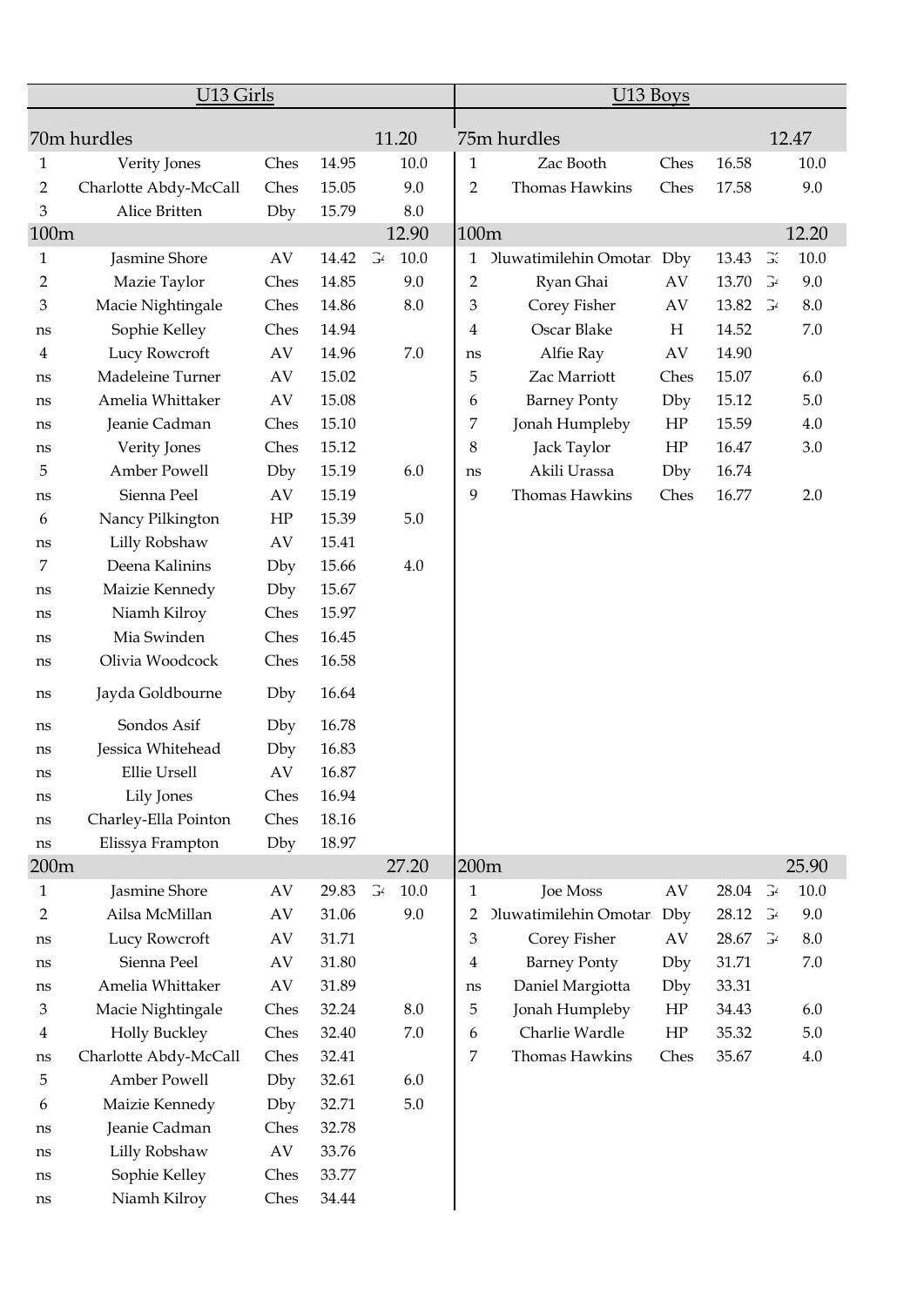| ns    | Faith Nkuna       | Dby  | 34.53           |        |                |                |   |                  |        |
|-------|-------------------|------|-----------------|--------|----------------|----------------|---|------------------|--------|
| ns    | Deena Kalinins    | Dby  | 34.72           |        |                |                |   |                  |        |
| ns    | Alice Britten     | Dby  | 34.88           |        |                |                |   |                  |        |
| ns    | Ellie Ursell      | AV   | 35.44           |        |                |                |   |                  |        |
| ns    | Jayda Goldbourne  | Dby  | 35.79           |        |                |                |   |                  |        |
| ns    | Jessica Whitehead | Dby  | 37.30           |        |                |                |   |                  |        |
| 1500m |                   |      |                 | 4.59.3 | 1500m          |                |   |                  | 4.34.6 |
|       | Marianna Owen     | Ches | 5.33.37 34 10.0 |        | 1              | Oscar Blake    | Н | $4.56.45 \times$ | 10.0   |
|       |                   |      |                 |        | $\overline{2}$ | Samual Edwards | Η | 5.24.09          | 9.0    |
|       |                   |      |                 |        |                |                |   |                  |        |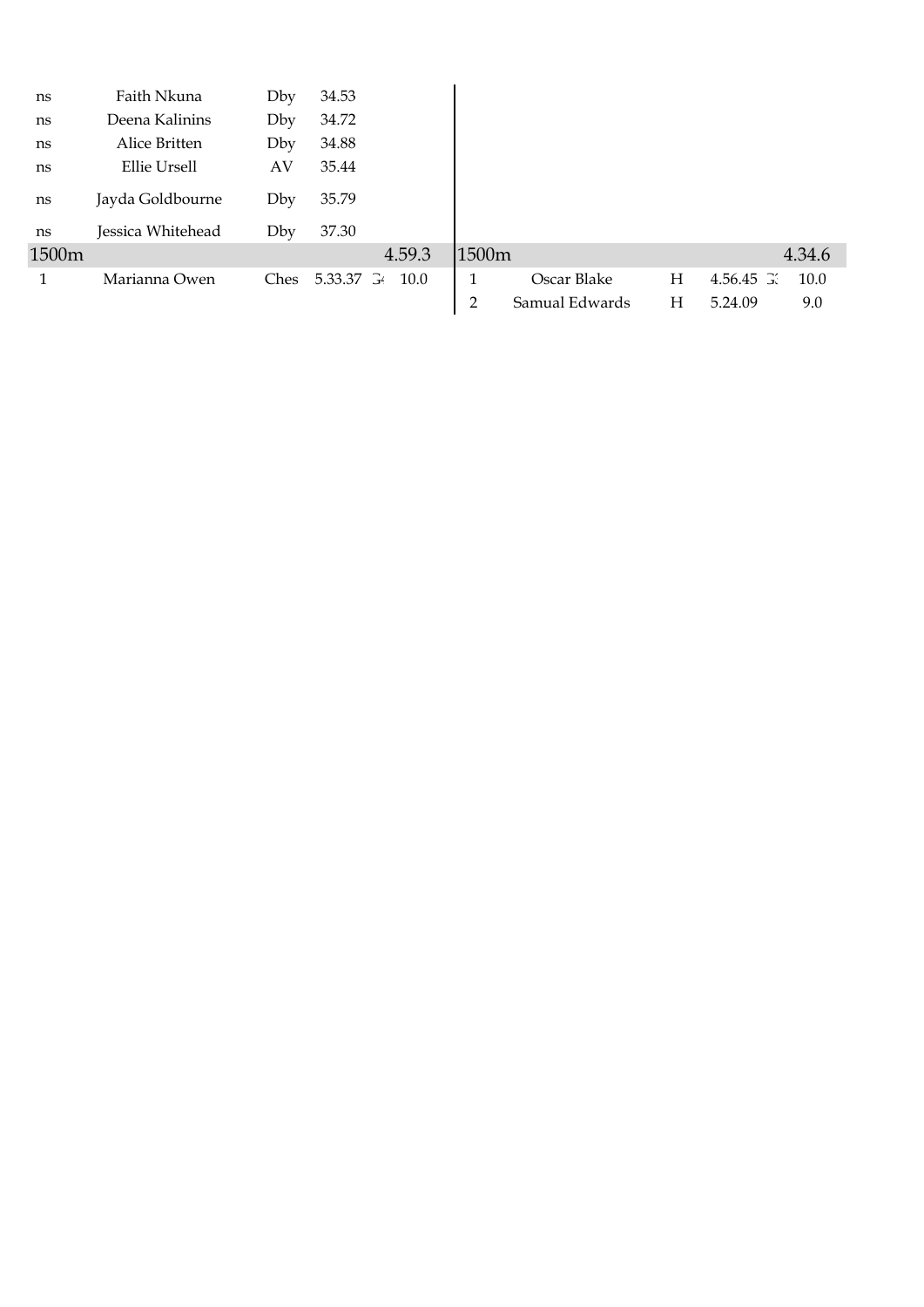| High Jump |                      |      |      | 1.48 |      |                | Long Jump                    |      |      | 5.12 |      |
|-----------|----------------------|------|------|------|------|----------------|------------------------------|------|------|------|------|
| 1         | Ailsa McMillan       | AV   | 1.30 | G.   | 10.0 |                | <b>Jluwatimilehin Omotar</b> | Dby  | 4.17 | G    | 10.0 |
| 2         | Nancy Pilkington     | HP   | 1.20 |      | 9.0  | $\overline{2}$ | Jack Taylor                  | HP   | 4.00 |      | 9.0  |
| 3         | Madeleine Turner     | AV   | 1.15 |      | 8.0  | 3              | Ryan Ghai                    | AV   | 3.96 |      | 8.0  |
| 4         | Sophie Kelley        | Ches | 1.10 |      | 7.0  | 4              | Joe Moss                     | AV   | 3.95 |      | 7.0  |
| 5         | Deena Kalinins       | Dby  | 1.10 |      | 6.0  | ns             | Corey Fisher                 | AV   | 3.88 |      |      |
| ns        | Lilly Robshaw        | AV   | 1.10 |      |      | 5              | Zac Marriott                 | Ches | 3.53 |      | 6.0  |
| 6         | Jeanie Cadman        | Ches | 1.10 |      | 5.0  | 6              | Zac Booth                    | Ches | 3.42 |      | 5.0  |
| 7         | Alice Britten        | Dby  | 1.05 |      | 4.0  | ns             | Alfie Ray                    | AV   | 3.32 |      |      |
| ns        | Betsy Wilton         | AV   | 1.05 |      |      | 7              | Oscar Fuller                 | Dby  | 3.19 |      | 4.0  |
| ns        | Niamh Kilroy         | Ches | 1.05 |      |      | ns             | Daniel Margiotta             | Dby  | 3.14 |      |      |
| ns        | <b>Holly Buckley</b> | Ches | 1.05 |      |      | ns             | Akili Urassa                 | Dby  | 3.09 |      |      |
| ns        | Jessica Whitehead    | Dby  | 1.00 |      |      | ns             | Dylan Leong                  | Ches | 3.06 |      |      |
| ns        | Paige Woodcock       | Ches | 0.95 |      |      | 8              | Charlie Wardle               | HP   | 2.87 |      | 3.0  |
|           |                      |      |      |      |      | ns             | Gabriel Parr                 | AV   | 2.49 |      |      |
|           |                      |      |      |      |      | ns             | <b>phay Krishna Gurupras</b> | Dby  | 2.24 |      |      |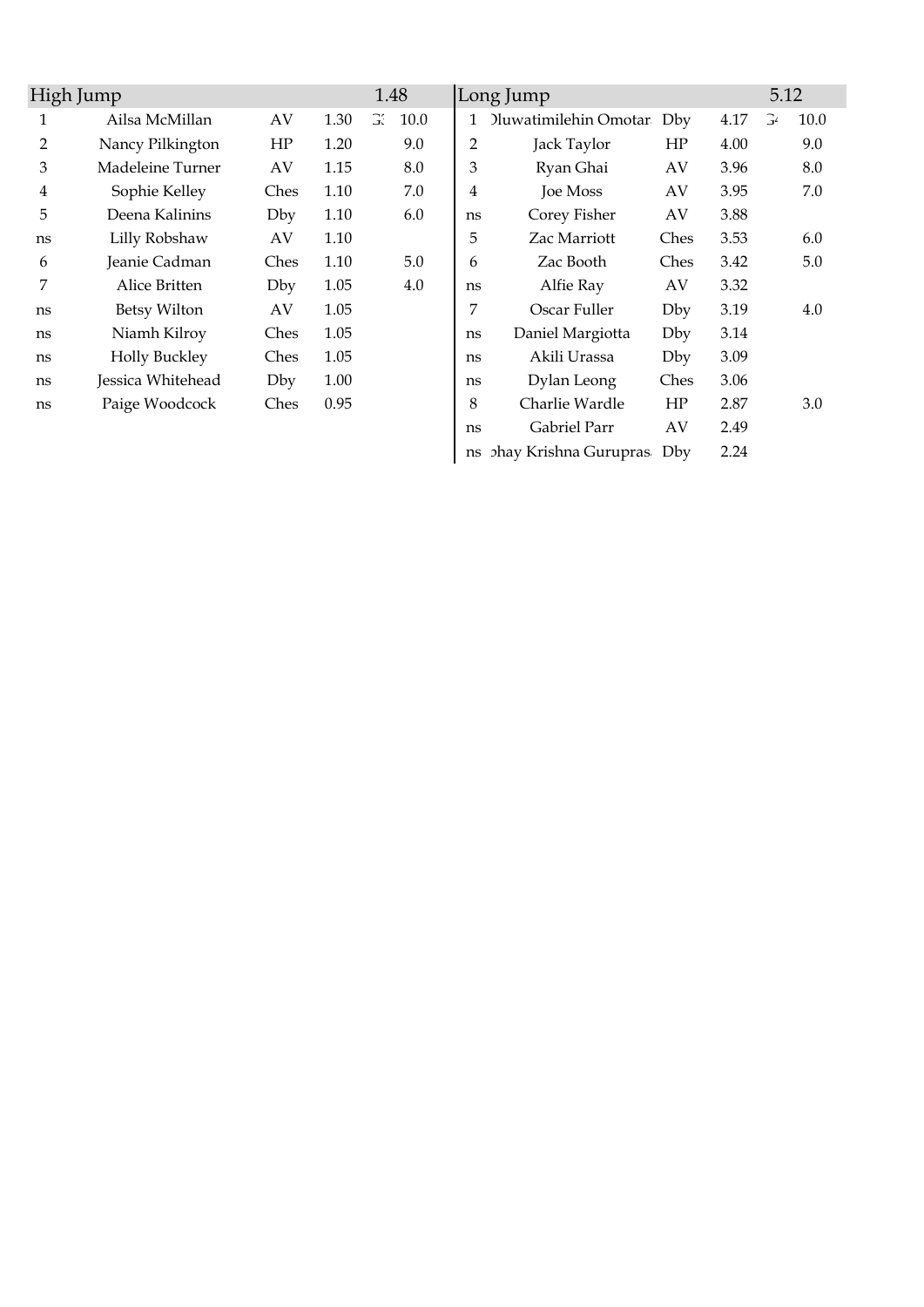| G.<br>$\mathbf{1}$<br>Zac Marriott<br>$\mathbf{1}$<br>Mazie Taylor<br>Ches<br>7.80<br>10.0<br>Ches<br>Nancy Pilkington<br>$\rm{HP}$<br>Dylan Leong<br>$\overline{2}$<br>6.29<br>9.0<br>$\overline{2}$<br>Ches<br>Madeleine Turner<br>6.15<br>8.0<br>Oscar Fuller<br>Dby<br>3<br>AV<br>3<br>Maizie Kennedy<br>Charlie Wardle<br>Dby<br>6.10<br>7.0<br>HP<br>4<br>4<br>Jayda Goldbourne<br>5<br>5.14<br>6.0<br>Dby<br><b>Betsy Wilton</b><br>5.13<br>$5.0\,$<br>AV<br>6<br>7<br>Paige Woodcock<br>4.88<br>$4.0\,$<br>Ches | 6.83<br>10.0<br>6.01<br>9.0<br>8.0<br>4.69<br>4.03<br>7.0 |
|-------------------------------------------------------------------------------------------------------------------------------------------------------------------------------------------------------------------------------------------------------------------------------------------------------------------------------------------------------------------------------------------------------------------------------------------------------------------------------------------------------------------------|-----------------------------------------------------------|
|                                                                                                                                                                                                                                                                                                                                                                                                                                                                                                                         |                                                           |
|                                                                                                                                                                                                                                                                                                                                                                                                                                                                                                                         |                                                           |
|                                                                                                                                                                                                                                                                                                                                                                                                                                                                                                                         |                                                           |
|                                                                                                                                                                                                                                                                                                                                                                                                                                                                                                                         |                                                           |
|                                                                                                                                                                                                                                                                                                                                                                                                                                                                                                                         |                                                           |
|                                                                                                                                                                                                                                                                                                                                                                                                                                                                                                                         |                                                           |
|                                                                                                                                                                                                                                                                                                                                                                                                                                                                                                                         |                                                           |
| Amber Powell<br>4.78<br>Dby<br>ns                                                                                                                                                                                                                                                                                                                                                                                                                                                                                       |                                                           |
| Mia Swinden<br>4.67<br>Ches<br>ns                                                                                                                                                                                                                                                                                                                                                                                                                                                                                       |                                                           |
| Amelia Whittaker<br>4.29<br>AV<br>ns                                                                                                                                                                                                                                                                                                                                                                                                                                                                                    |                                                           |
| Elissya Frampton<br>Dby<br>3.48<br>ns                                                                                                                                                                                                                                                                                                                                                                                                                                                                                   |                                                           |
| 2.89<br>Charley-Ella Pointon<br>Ches<br>ns                                                                                                                                                                                                                                                                                                                                                                                                                                                                              |                                                           |
| Javelin<br>30.91<br>Javelin                                                                                                                                                                                                                                                                                                                                                                                                                                                                                             | 32.06                                                     |
| $\Im'$<br>Jasmine Shore<br>18.39<br>10.0<br>AV<br>$\mathbf{1}$<br>Jack Taylor<br>HP<br>$\mathbf{1}$                                                                                                                                                                                                                                                                                                                                                                                                                     | 10.0<br>18.36                                             |
| Mazie Taylor<br>Joe Moss<br>$\overline{2}$<br>15.29<br>9.0<br>$\overline{2}$<br>AV<br>Ches                                                                                                                                                                                                                                                                                                                                                                                                                              | 16.65<br>9.0                                              |
| 3<br><b>Holly Buckley</b><br>11.36<br>3<br>Ches<br>8.0<br>Alfie Ray<br>AV                                                                                                                                                                                                                                                                                                                                                                                                                                               | 15.45<br>$8.0\,$                                          |
| Olivia Woodcock<br>Ches<br>8.56<br>Zac Booth<br>Ches<br>4<br>ns                                                                                                                                                                                                                                                                                                                                                                                                                                                         | 7.0<br>14.29                                              |
| Paige Woodcock<br>8.50<br>Ryan Ghai<br>$\mathbf{A}\mathbf{V}$<br>Ches<br>ns<br>ns                                                                                                                                                                                                                                                                                                                                                                                                                                       | 13.94                                                     |
| Sienna Peel<br><b>hay Krishna Gurupras</b><br>AV<br>8.42<br>7.0<br>Dby<br>4<br>ns                                                                                                                                                                                                                                                                                                                                                                                                                                       | 12.64                                                     |
| 5<br>Sondos Asif<br>5<br>Jonah Humpleby<br>$\rm{HP}$<br>8.35<br>6.0<br>Dby                                                                                                                                                                                                                                                                                                                                                                                                                                              | 12.23<br>6.0                                              |
| Lily Jones<br>Dylan Leong<br>Ches<br>7.96<br>Ches<br>6<br>ns                                                                                                                                                                                                                                                                                                                                                                                                                                                            | $5.0\,$<br>11.03                                          |
| Elissya Frampton<br>$5.0\,$<br><b>Barney Ponty</b><br>Dby<br>6.41<br>7<br>Dby<br>6                                                                                                                                                                                                                                                                                                                                                                                                                                      | 10.66<br>4.0                                              |
| Oscar Fuller<br><b>Betsy Wilton</b><br>8<br>AV<br>3.90<br>Dby<br>ns                                                                                                                                                                                                                                                                                                                                                                                                                                                     | 10.27<br>3.0                                              |
| Gabriel Parr<br>AV<br>ns                                                                                                                                                                                                                                                                                                                                                                                                                                                                                                | 8.90                                                      |
| Daniel Margiotta<br>Dby<br>ns                                                                                                                                                                                                                                                                                                                                                                                                                                                                                           | 7.46                                                      |
|                                                                                                                                                                                                                                                                                                                                                                                                                                                                                                                         |                                                           |
| 4x100m Relay<br>55.55<br>4x100m Relay                                                                                                                                                                                                                                                                                                                                                                                                                                                                                   | 54.90                                                     |
| 58.33<br>10.0<br>A.Valley<br>$\mathbf{1}$<br>A.Valley<br>$\mathbf{1}$                                                                                                                                                                                                                                                                                                                                                                                                                                                   | 59.73<br>10.0                                             |
| $8.0\,$<br>Chesterfield<br>Derby<br>$\overline{2}$<br>59.38<br>$\overline{c}$                                                                                                                                                                                                                                                                                                                                                                                                                                           | $8.0\,$<br>59.84                                          |
| High Peak AC<br>A.Valley<br>63.25<br>$\ensuremath{\mathfrak{Z}}$<br>ns                                                                                                                                                                                                                                                                                                                                                                                                                                                  | 64.89<br>$6.0\,$                                          |
| Chesterfield<br>63.37<br>ns                                                                                                                                                                                                                                                                                                                                                                                                                                                                                             |                                                           |
| Derby<br>6.0<br>64.37<br>3                                                                                                                                                                                                                                                                                                                                                                                                                                                                                              |                                                           |
| Chesterfield<br>67.78<br>ns                                                                                                                                                                                                                                                                                                                                                                                                                                                                                             |                                                           |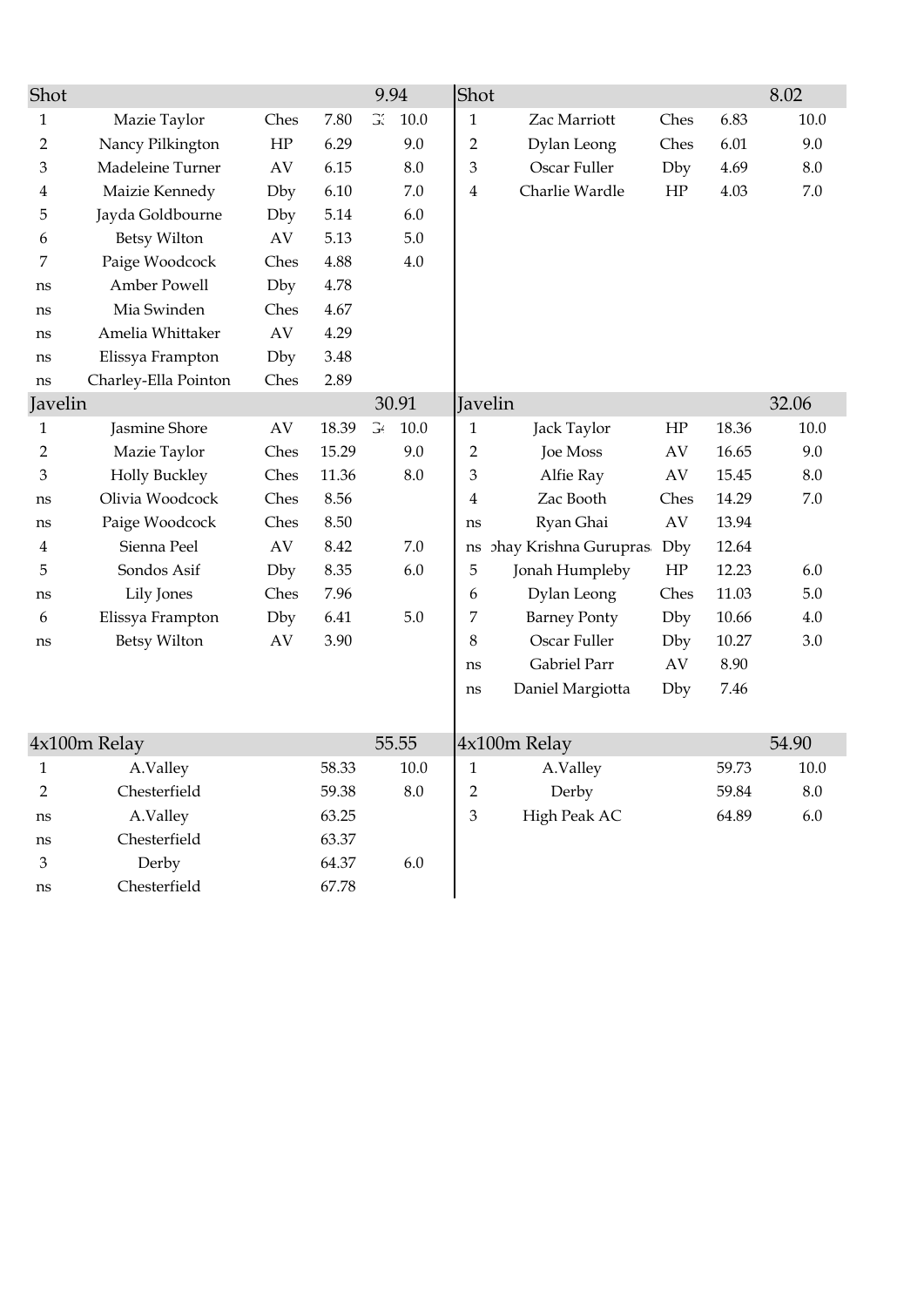|                         | U15 Girls             |      |         |               |                |                       | U15 Boys |         |                        |
|-------------------------|-----------------------|------|---------|---------------|----------------|-----------------------|----------|---------|------------------------|
| 75m hurdles             |                       |      |         | 11.10         |                | 80m hurdles           |          |         | 11.59                  |
| 1                       | Gracie Pell           | Ches | 12.92   | $\Im$<br>10.0 | $\mathbf{1}$   | <b>Myles Conneely</b> | Ches     | 13.51   | 10.0                   |
| $\overline{2}$          | Caitlin Hadfield      | Dby  | 14.25   | 9.0           | $\overline{2}$ | Elliott Wood          | AV       | 16.50   | 9.0                    |
| 3                       | Isla Hiscocks         | AV   | 15.73   | 8.0           | 3              | Hayden Kalinins       | Dby      | 17.19   | 8.0                    |
| 4                       | Emma Williams         | Dby  | 15.92   | 7.0           |                |                       |          |         |                        |
| 5                       | Sky Lamb              | Ches | 15.96   | 6.0           |                |                       |          |         |                        |
| 100m                    |                       |      |         | 12.50         | 100m           |                       |          |         | 11.60                  |
| $\mathbf{1}$            | Kaylah McKenzie       | Dby  | 12.99   | G.<br>10.0    | $\mathbf{1}$   | Oliver Hume           | Dby      | 12.79   | 10.0                   |
| 2                       | Isla Hiscocks         | AV   | 13.57   | 9.0           | 2              | Luke Oakley           | Dby      | 13.03   | 9.0                    |
| 3                       | Caitlin Hadfield      | Dby  | 14.14   | 8.0           | ns             | Lewis Nkruma          | Dby      | 13.10   |                        |
| 4                       | Penny Blant           | Ches | 14.33   | 7.0           | ns             | Charles Beeson        | Dby      | 13.27   |                        |
| ns                      | Qiana Gibbons         | Dby  | 14.39   |               | 3              | <b>Tyler Booth</b>    | Ches     | 13.48   | 8.0                    |
| 5                       | Ella Boyland          | Ches | 14.45   | 6.0           | ns             | Kayne Guy             | Dby      | 14.01   |                        |
| ns                      | Ava Worrall           | Dby  | 14.49   |               | 4              | Gino Franco           | AV       | 14.17   | 7.0                    |
| ns                      | Katie Fitzpatrick     | AV   | 14.67   |               | ns             | Mikeli Urassa         | Dby      | 15.22   |                        |
| ns                      | Hannah Ita            | Dby  | 14.96   |               | 5              | Elliott Wood          | AV       | 15.45   | 6.0                    |
| 6                       | Imogen Wilson         | HP   | 14.96   | 5.0           | 6              | Freddie Cross         | Ches     | 16.30   | 5.0                    |
| ns                      | Sky Lamb              | Ches | 14.97   |               |                |                       |          |         |                        |
| ns                      | Elise Bennett         | Ches | 15.20   |               |                |                       |          |         |                        |
| 7                       | Naiya Starbuck        | AV   | 15.33   | 4.0           |                |                       |          |         |                        |
| ns                      | Emma Williams         | Dby  | 15.58   |               |                |                       |          |         |                        |
| ns                      | <b>Tilly Thompson</b> | Dby  | 15.64   |               |                |                       |          |         |                        |
| ns                      | Angel Lama            | Dby  | 16.11   |               |                |                       |          |         |                        |
| ns                      | Iris Fenby            | Ches | 16.28   |               |                |                       |          |         |                        |
| 300m                    |                       |      |         | 42.10         | 300m           |                       |          |         | 38.20                  |
| $\mathbf{1}$            | Caitlin Hadfield      | Dby  | 45.62   | G<br>10.0     | $\mathbf{1}$   | Oliver Hume           | Dby      | 40.87   | $\mathbb{R}^2$<br>10.0 |
| 2                       | Ella Boyland          | Ches | 47.00   | 9.0           | $\overline{2}$ | Charles Beeson        | Dby      | 44.18   | 9.0                    |
| 3                       | Isabella Margiotta    | Dby  | 47.25   | $8.0\,$       | ns             | Kayne Guy             | Dby      | 47.57   |                        |
| ns                      | Qiana Gibbons         | Dby  | 48.52   |               |                |                       |          |         |                        |
| $\overline{\mathbf{4}}$ | Imogen Wilson         | HP   | 49.57   | $7.0\,$       |                |                       |          |         |                        |
| ns                      | Emily Whitehead       | Dby  | 49.77   |               |                |                       |          |         |                        |
| ns                      | Kira West             | Dby  | 50.75   |               |                |                       |          |         |                        |
| 5                       | Naiya Starbuck        | AV   | 51.03   | 6.0           |                |                       |          |         |                        |
| 6                       | Eleanor Rigby         | AV   | 51.09   | $5.0\,$       |                |                       |          |         |                        |
| ns                      | Hannah Ita            | Dby  | 52.14   |               |                |                       |          |         |                        |
| ns                      | Tilly Thompson        | Dby  | 52.74   |               |                |                       |          |         |                        |
| 7                       | Maisie Bridge         | Ches | 53.51   | 4.0           |                |                       |          |         |                        |
| ns                      | Iris Fenby            | Ches | 53.68   |               |                |                       |          |         |                        |
| ns                      | Edith Boam            | Ches | 57.09   |               |                |                       |          |         |                        |
| 1500m                   |                       |      |         | 4.41.4        | 1500m          |                       |          |         | 4.16.7                 |
| $\mathbf{1}$            | Poppy Radbourne       | Dby  | 5.19.63 | 10.0          | $\mathbf{1}$   | Joseph Lang           | Dby      | 4.48.10 | 10.0                   |
| $\overline{2}$          | Emily Whitehead       | Dby  | 5.35.48 | 9.0           | $\overline{2}$ | Luke Bradbury         | Dby      | 4.49.13 | 9.0                    |
|                         |                       |      |         |               | ns             | Joseph Young          | Dby      | 4.57.69 |                        |
|                         |                       |      |         |               | ns             | Samuel Watson         | Dby      | 4.59.30 |                        |
|                         |                       |      |         |               | ns             | Harry Tatham          | Dby      | 5.05.55 |                        |
| Long Jump               |                       |      |         | 5.25          |                | High Jump             |          |         | 1.84                   |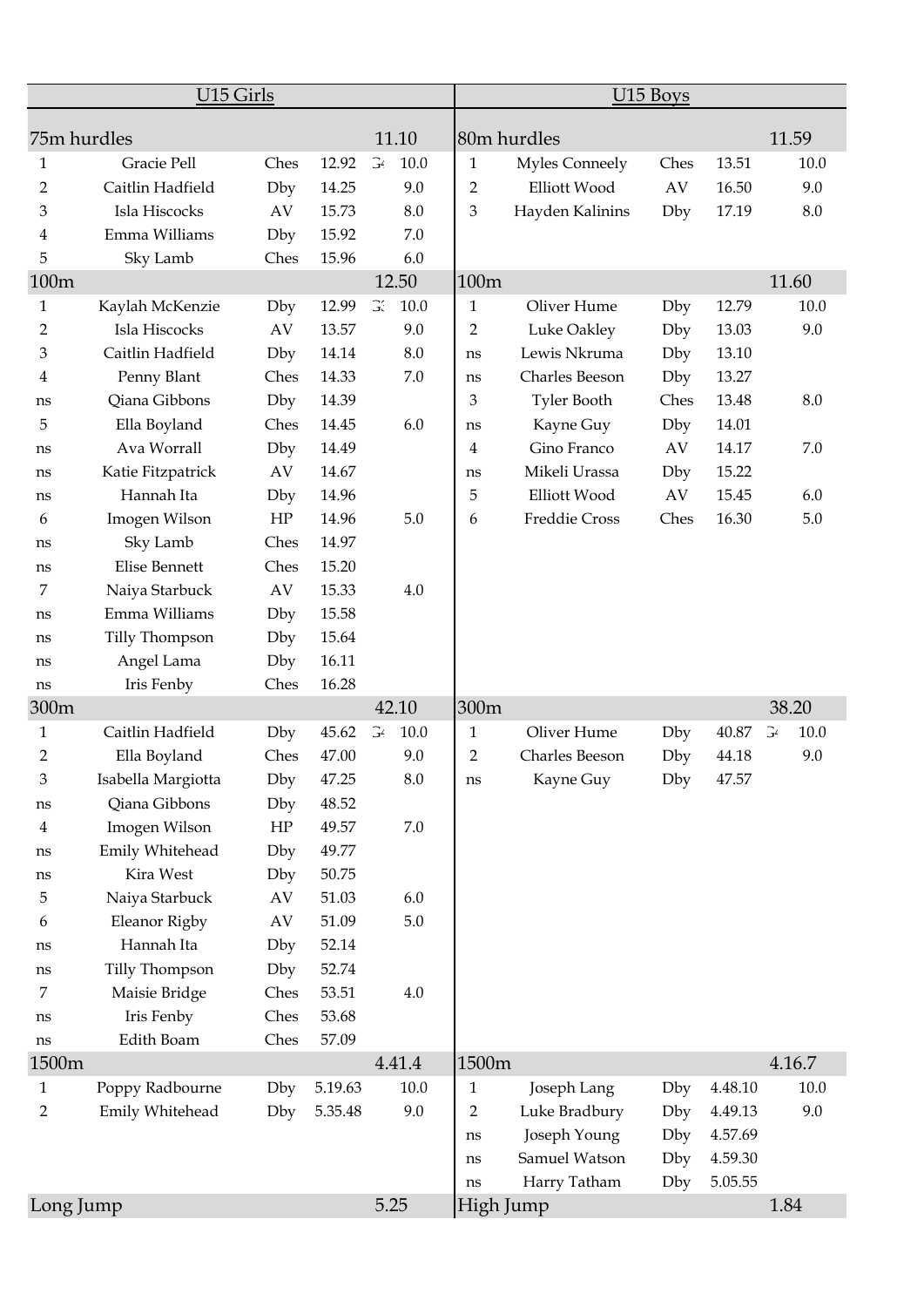| 1            | Poppy Weller                        | AV                     | 4.39  |                       | 10.0    | $\mathbf{1}$   | Myles Conneely     | Ches | 1.40  | 10.0    |
|--------------|-------------------------------------|------------------------|-------|-----------------------|---------|----------------|--------------------|------|-------|---------|
| 2            | Ava Worrall                         | Dby                    | 4.25  |                       | 9.0     | $\overline{2}$ | Luke Oakley        | Dby  | 1.30  | 9.0     |
| 3            | Gracie Pell                         | Ches                   | 4.17  |                       | 8.0     | 3              | Kayne Guy          | Dby  | 1.30  | $8.0\,$ |
| 4            | Imogen Wilson                       | HP                     | 4.04  |                       | 7.0     |                |                    |      |       |         |
| 5            | Emma Williams                       | Dby                    | 3.78  |                       | 6.0     |                |                    |      |       |         |
| ns           | Isabella Margiotta                  | Dby                    | 3.64  |                       |         |                |                    |      |       |         |
| ns           | Hannah Ita                          | Dby                    | 3.53  |                       |         |                |                    |      |       |         |
| 6            | Penny Blant                         | Ches                   | 3.52  |                       | 5.0     |                |                    |      |       |         |
| 7            | Eleanor Rigby                       | $\mathbf{A}\mathbf{V}$ | 3.35  |                       | 4.0     |                |                    |      |       |         |
| ns           | Elise Bennett                       | Ches                   | 3.28  |                       |         |                |                    |      |       |         |
| ns           | Naiya Starbuck                      | AV                     | 3.06  |                       |         |                |                    |      |       |         |
| ns           | Angel Lama                          | Dby                    | 2.67  |                       |         |                |                    |      |       |         |
| ns           | Hollie-Rose Pointon                 | Ches                   | 2.64  |                       |         |                |                    |      |       |         |
| Shot         |                                     |                        |       |                       | 11.55   | Shot           |                    |      |       | 14.02   |
| $\mathbf{1}$ | Isabella Margiotta                  | Dby                    | 6.26  |                       | 10.0    | $\mathbf{1}$   | Oliver Hume        | Dby  | 7.81  | 10.0    |
| 2            | Reina Wafang                        | Dby                    | 6.22  |                       | 9.0     | $\overline{2}$ | <b>Tyler Booth</b> | Ches | 7.41  | 9.0     |
| 3            | Freya Kirby                         | AV                     | 5.82  |                       | 8.0     | $\mathfrak{Z}$ | Joshua Dorward     | Ches | 3.81  | 8.0     |
| 4            | Isla Hiscocks                       | $\mathbf{A}\mathbf{V}$ | 5.70  |                       | $7.0\,$ |                |                    |      |       |         |
| 5            | Gracie Pell                         | Ches                   | 5.55  |                       | 6.0     |                |                    |      |       |         |
| 6            | Hollie-Rose Pointon                 | Ches                   | 5.12  |                       | $5.0\,$ |                |                    |      |       |         |
| ns           | Eleanor Rigby                       | AV                     | 4.92  |                       |         |                |                    |      |       |         |
| ns           | Penny Blant                         | Ches                   | 4.21  |                       |         |                |                    |      |       |         |
| Javelin      |                                     |                        |       |                       |         | Javelin        |                    |      |       | 43.26   |
| ns           | Lottie Hall                         | Ches                   | 34.30 | Э.                    |         | $\mathbf{1}$   | Gino Franco        | AV   | 29.29 | 10.0    |
| 1            | Hannah Dunkin                       | HP                     | 25.78 | $\Im$                 | 10.0    | $\overline{2}$ | <b>Tyler Booth</b> | Ches | 25.60 | 9.0     |
| 2            | Freya Kirby                         | AV                     | 25.75 | $\mathbb{G}^{\prime}$ | 9.0     | 3              | Charles Beeson     | Dby  | 25.19 | 8.0     |
| 3            | Poppy Weller                        | AV                     | 23.10 | $\mathbb{G}^{\prime}$ | 8.0     | 4              | Joshua Dorward     | Ches | 12.35 | $7.0\,$ |
| 4            | Sky Lamb                            | Ches                   | 15.70 |                       | 7.0     |                |                    |      |       |         |
| 5            | Elise Bennett                       | Ches                   | 13.30 |                       | 6.0     |                |                    |      |       |         |
| ns           | Iris Fenby                          | Ches                   | 10.49 |                       |         |                |                    |      |       |         |
| ns           | Edith Boam                          | Ches                   | 10.04 |                       |         |                |                    |      |       |         |
| 6            | Angel Lama                          | Dby                    | 9.13  |                       | $5.0\,$ |                |                    |      |       |         |
| ns           | Maisie Bridge                       | Ches                   | 8.34  |                       |         |                |                    |      |       |         |
| ns           | Hollie-Rose Pointon                 | Ches                   | 8.03  |                       |         |                |                    |      |       |         |
|              |                                     |                        |       |                       |         |                |                    |      |       |         |
|              | 4x100m Relay                        |                        |       |                       | 51.30   |                | 4x100m Relay       |      |       | 49.30   |
| 1            | Chesterfield                        |                        | 55.11 |                       | 10.0    | 1              | Derby              |      | 52.77 | 10.0    |
|              |                                     |                        |       |                       |         |                |                    |      |       | $8.0\,$ |
| 2            | Derby                               |                        | 59.79 |                       | $8.0\,$ | $\overline{2}$ | Chesterfield       |      | 57.53 |         |
| ns           | Chesterfield                        |                        | 64.90 |                       |         | 3              | A.Valley           |      | 58.76 | 6.0     |
|              |                                     |                        |       |                       |         | ns             | Derby              |      | 59.73 |         |
| U9s 50m      |                                     |                        |       |                       |         |                |                    |      |       |         |
| 1            | Harry Goodman                       |                        | 9.49  |                       |         |                |                    |      |       |         |
| 2            | Amber Shirley                       |                        | 9.87  |                       |         |                |                    |      |       |         |
| 3            | Ewan Parker                         |                        | 10.09 |                       |         |                |                    |      |       |         |
| 4            | Harriet Longden                     |                        | 10.66 |                       |         |                |                    |      |       |         |
| 5            | Aarohi Bali<br><b>Brodie Fisher</b> |                        | 10.93 |                       |         |                |                    |      |       |         |